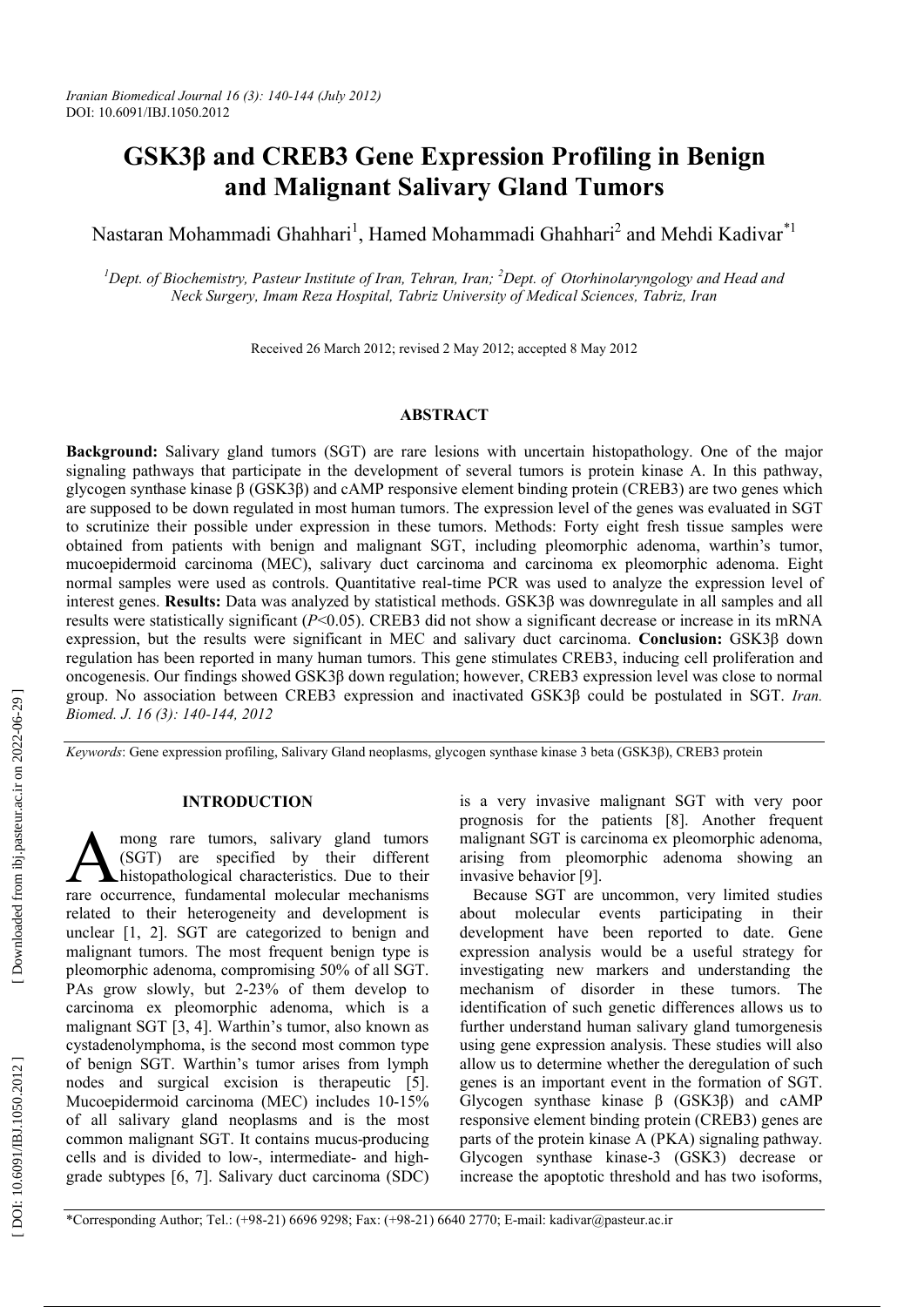α and β. GSK 3β in Wnt signaling pathway regulates the amount of β -catenin to whether promote or repress cell proliferation. Its inactivation leads to abnormal levels of β -catenin, inducing tumorgenesis; however, some studies have been reported its overexpression in several tumors [10, 11 ]. CREB 3 is a transcription the amount of  $\beta$ -catenin to whether promote or repress<br>cell proliferation. Its inactivation leads to abnormal<br>levels of  $\beta$ -catenin, inducing tumorgenesis; however,<br>some studies have been reported its overexpression in and CREB 3 have been reported to be under expressed in many human tumors [11 ]. No study has investigated in many human tumors [11]. No study has investigated the expression levels of  $GSK3\beta$  and CREB3 in SGT; however, an association between them could be suggested by analyzing their relative expression in tumor cells.

## **MATERIALS AND METHODS**

Patients and tissue sampling. Forty eight fresh tissue samples were used for analysis. Tissues were obtained from surgically resected salivary glands, including pleomorphic adenoma ( $n = 12$ ), warthin's tumor ( $n =$ 7), intermediate grade MEC ( $n = 9$ ), SDC ( $n = 7$ ) and carcinoma ex pleomorphic adenoma  $(n = 7)$ . Seven normal salivary gland tissues from unaffected salivary gland tissues of patients with pleomorphic adenoma were included in the study and used as control group. After surgical resection, tissues were kept in RNA later reagent (Qiagen, Germany) and then stored at -80°C until RNA extraction. Patients consent was obtained previously and the work was approved by Ethical Committee of Pasteur Institute of Iran. All samples were subjected to an experienced pathologist prior to experiments to guarantee their histomorphological credibility. None of the patients underwent radiotherapy or chemotherapy before tissue collection.

**Primer design, RNA isolation and cDNA synthesis.** Sequences of all primers for quantitative real-time PCR were designed by the Primer Express software (ver. 3.0, Applied Biosystems, CA, USA). To avoid any remarkable homology with other genomic sequences, primers were subjected to a comprehensive search in the NCBI/BLAST databases. The primers were as follow: GSK 3 β, 5́ - AGTGGTGAGAAGAAAGATG AGGTCTATC -3́ and 3́ - TGACATAAATCACAGG GAGCGTC -5́; CREB 3, 5́ - CCTGCATCTTGGTCCTA CTAGTCTC -3́ and 3́ - GACAACACTCCATGCTCA GCTG -5́. RNA polymerase II (RNA pol II) was used as the endogenous control; GCTGGTTTTGGTGACGA  $CTTG-3$ TCTTCCTCCTCTTGCATCTT GTTC - 5́. First, all samples were homogenized by RNXTM-plus reagent (CinnaGen, IRAN). Using the manufacturer's instructions, RNA was isolated from samples. Optical density and concentration were determined using Nanophotometer (Implen, Germany) at 260 and 280 , CA, USA). To avoid any<br>th other genomic sequences,<br>o a comprehensive search in<br>aases. The primers were as 5́ and  $\mathbf{3}$ 

nm for cDNA synthesis. cDNA was constructed in separate tubes and Oligo (d)Ts was used as the primer in a total volume of 20 µL under the following thermal cycle condition:  $25^{\circ}$ C for 30 s,  $45^{\circ}$ C for 4 min,  $55^{\circ}$ C for 30 s repeating 12 cycles and then  $95^{\circ}$ C for 5 min due to enzyme inactivation. nm for cDNA synthesis. cDNA was construse<br>parate tubes and Oligo (d)Ts was used as the<br>in a total volume of 20  $\mu$ L under the following<br>cycle condition: 25°C for 30 s, 45°C for 4 mi

*Quantitative real-time PCR. .* To calculate the PCR efficiency of each target and reference gene, serial dilutions of one normal tissue cDNA was arranged. Serially diluted normal cDNA was adapted to concentrations of 1000, 100, 10 1 ng cDNA for each reaction for drawing standard curves. With the aim of checking the specificity of the reaction and sensitivity of SYBR Green II, melting curve analysis each reaction for drawing standard curves. With the aim of checking the specificity of the reaction and sensitivity of SYBR Green II, melting curve analysis was also performed (Fig. 1). Real-time PCR reactions were performed in triplicate by Rotor -Gene 6000 (Corbett, Australia) and two-step cycling:  $95^{\circ}$ C for 5 s  $60^{\circ}$ C for 10 s repeating 40 cycles. Reactions were performed in a total volume of 20  $\mu$ L, including 10  $\mu$ L SYBR Green II Master Mix (TaKaRa, Japan), 1.2 µL of mixed primers, 4.8  $\mu$ L of cDNA and 4  $\mu$ L of ddH<sub>2</sub>O. RNA pol II was selected as an endogenous control gene for the assays. expections of each target and reference gene, serial tions of one normal tissue cDNA was arranged.<br>ally diluted normal cDNA was adapted to centrations of 1000, 100, 10 and 1 ng cDNA for

Quantitative analysis was performed by the Quantitative measurement of CT values during the exponential phase of amplification. Using the formula, gene dosage ratio =  $2^{-\Delta\Delta CT}$ , the target gene/RNA pol II ratio was calculated for each sample, where  $-\Delta \Delta CT = [mCT]$ Target gene (normal sample) – mCT RNA pol II gene (normal sample)] – [mCT Target gene (test sample) – mCT RNA pol II (test sample)].



**Fig. 1.** Optimization of real -time PCR assays for analyzing PCR efficiencies of target and reference genes. Standard curves were designed by plotting ΔCT parameters of each target gene against the amount of serially diluted template DNA per reaction. <sup>2</sup><sup>3</sup><br> **Samples**<br>
real-time PCR assays for analyzing<br>
and reference genes. Standard curves<br>  $\triangle$ CT parameters of each target gene<br>
erially diluted template DNA per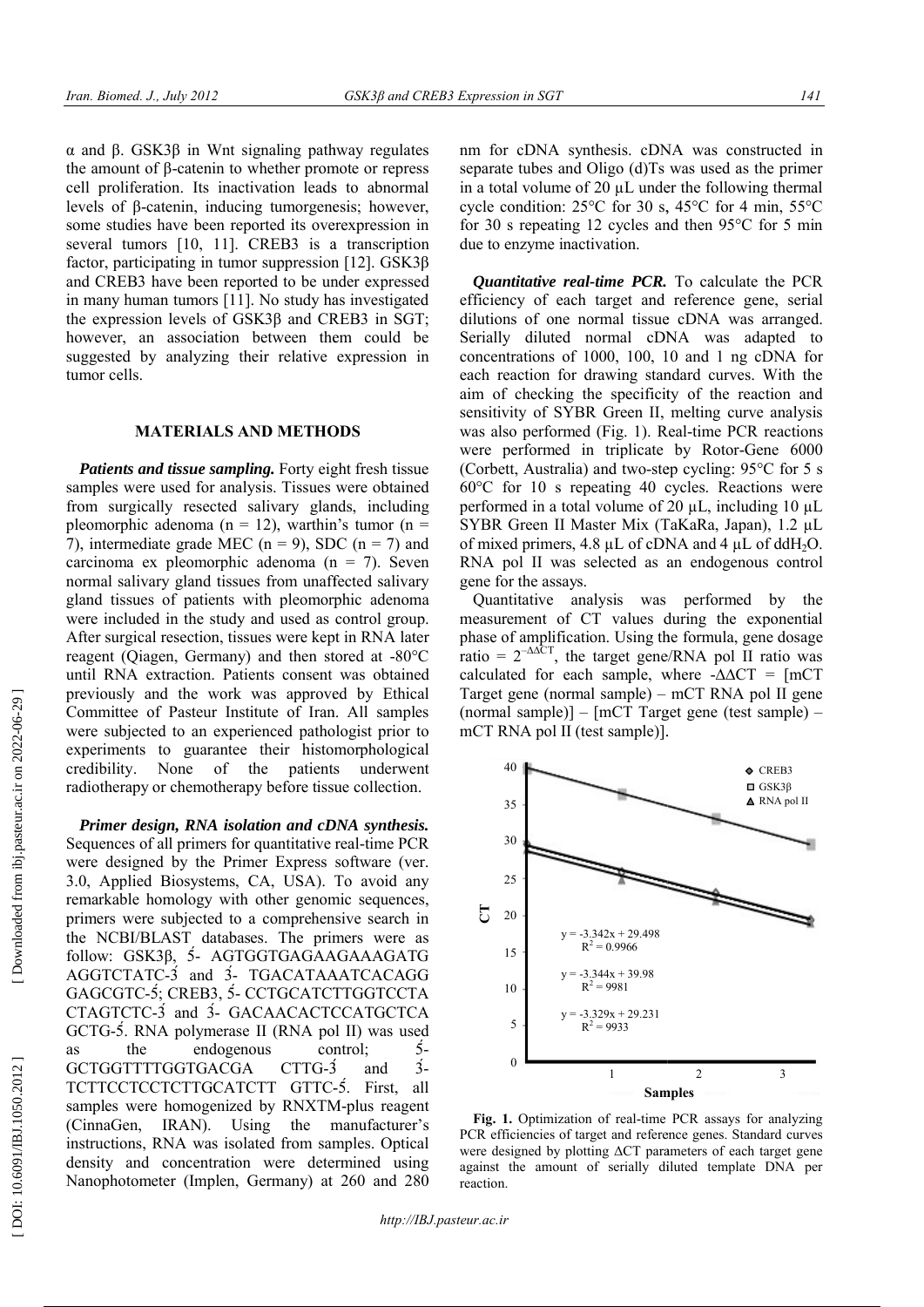

**Fig. 2.** RNA polymerase II gene gel electrophoresis. The gene showed no variation in its expression level in different normal and salivary gland tumors samples. Lane 1, salivary duct carcinoma; 2, carcinoma ex pleomorphic adenoma; 3, mucoepidermoid carcinoma; 4, Warthin's tumor; 5, pleomorphic adenoma; 6, normal; 7, ladder 100 bp;

The mean gene expression and their related standard SEM for interest genes were compared in normal and SGT samples. One-way ANOVA with Dunnett's post test was performed using GraphPad InStat software (version 3.05, San Diego, California, USA). *P* value <0.05 was considered significant.

# **RESULTS**

PCR efficiencies for target and reference genes were calculated by standard curve plotting to correlate quantization analysis in gene expression. All best fit trend lines were within the accepted range of -3.6 < slope  $\leq$  -3.1 (Fig. 1). Gel electrophoresis analysis of PCR products showed a single band for each fragment with an expected length of amplicons (Fig. 2). The expression level of two interest genes was analyzed using real-time quantitative PCR. Values were characterized as mean  $\pm$  SEM. The statistical significance of results was calculated using Dunnett's multiple comparison tests (Table 1). All results for GSK3 $\beta$  were significant ( $P < 0.05$ , Fig. 3A). The gene was significantly down regulated in all benign and malignant subjects. MEC showed the least expression level of the gene among all groups  $(3.2 \pm 0.9)$ . SDC also showed major under expression of the gene (7.8  $\pm$ 0.8). For CREB3, the mean gene expressions of all benign and malignant samples were not as remarkable as those measured for the other gene (Fig. 3 and Table 1). Its expression level in benign and malignant SGT samples was close to the control group. Only the results of MEC and SDC group were significant (table 1). GSK3β was down regulated according to our hypothesis, but it seems that the inactivated GSK3β cannot induce CREB3 inactivation. However, an interesting relation could be observed in MEC and

SDC groups. As the expression level of GSK3β was minimized in MEC and SDC samples, CREB3 showed more significant results.

#### **DISCUSSION**

No association between inactive GSK3β and CREB3 expression could be postulated in the benign and malignant SGT. SGT show heterogeneity; therefore, molecular analysis and finding a significant gene expression profile would be useful to recognize different subtypes. One important feature of SGT is the inactivation of apoptosis pathways [3, 13, 14]. In the present study, the expression level of GSK3β and CREB3, as important parts of the PKA signaling pathway, was evaluated in the tumors of salivary glands. Both genes should be down regulated in these tumors since they are underexpressed in human tumors [10, 15]. GSK3 functions in several signaling pathways. Its inactivation has been implicated in several tumors, but its paradoxical function in some tumors makes it a target for therapeutic purposes, where it serves as a tumor promoter [16, 17]. Upregulated GSK3β is reported to play a major role in epithelial cancers [18, 19]. Its function is regulated by site-specific phosphorylation of Tyr216/Ser9 residues. However, upstream kinases like PKA is mainly controlled by c-AMP and phosphorylates GSK3 β. Mediated inactivation of GSK3β by PKA can be seen in oral tumors [11]. Our finding showed that the gene is down regulated in SGT. Down regulation of GSK3β also stimulates accumulation of β-catenin and cell proliferation [20].

CREB is a transcription factor and participates in different biological mechanisms and tumorgenesis. CREB subtypes include CREB3. Its activity is promoted by GSK3 phosphorylation. Activated GSK3 promotes CREB phosphorylation to facilitate homeobox-mediated transcription and oncogenesis

 **Table 1.** Expression level of target genes in benign and malignant salivary gland tumors.

| Group      | <b>Number</b> | $GSK3\beta$              | <b>CREB3</b>     |  |
|------------|---------------|--------------------------|------------------|--|
| NR.        |               | $100.5 \pm 10.3^{\circ}$ | $100.0 \pm 16.2$ |  |
| PA         | 12            | $10.9 \pm 3.1$           | $102.2 \pm 3.3$  |  |
| WТ         |               | $13.3 \pm 2.5$           | $91.5 \pm 7.7$   |  |
| <b>MEC</b> | 9             | $3.2 \pm 0.9$            | $158.2 \pm 12.3$ |  |
| <b>SDC</b> |               | $7.8 \pm 0.8$            | $114.7 \pm 7.9$  |  |
| CexPA      |               | $23.2 \pm 9.2$           | $86.1 \pm 2.3$   |  |
|            |               |                          |                  |  |

<sup>a</sup>Data are represented as mean  $\pm$  SEM. Comparing each group independently for GSK3 β and CREB3. GSK3 β is inactivated in all samples; however, CREB3 expression was close to control group. NR, normal; PA, pleomorphic adenoma; WT, Warthin's tumor; MEC, mucoepidermoid carcinoma; SDC, salivary duct carcinoma; CexPA, carcinoma ex *Pleomorphic adenoma* .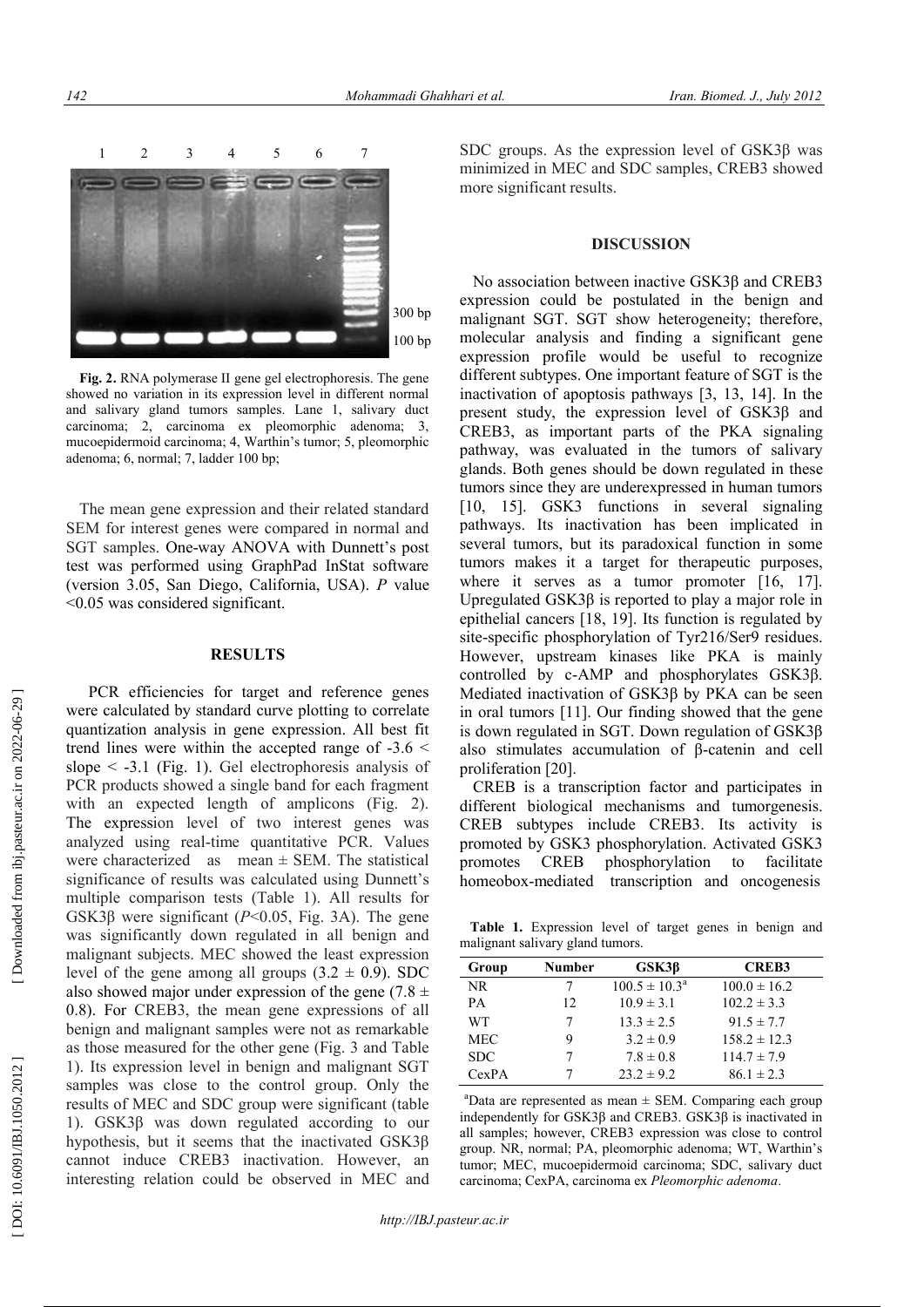

**Fig. 3 .** Expression analysis of GSK 3β **(A)** and CREB 3 **(B)** in normal salivary gland tissue and benign and malignant SGT. The **Fig. 3.** Expression analysis of GSK3 $\beta$  (A) and CREB3 (B) in normal salivary gland tissue and benign and malignant SGT. The mRNA levels are illustrated as mean  $\pm$  SEM. \**P*<0.05 and \*\**P*<0.01, as compared with the co test. NR, normal; PA, pleomorphic adenoma; WT, Warthin's tumor; MEC, mucoepidermoid carcinoma; SDC, salivary duct carcinoma; CexPA, carcinoma ex pleomorphic adenoma.

[21]. cAMP activates PKA and it is the most important kinase that targets Ser133 of CREB in cell processes. After the phosphorylation, GSK 3 activates CREB and After the phosphorylation, GSK3 activates CREB and its related transcription and oncogenesis. Statistically, CREB 3 showed more significant results when GSK 3 β was underexpressed in MEC and SDC. Possibly, the reason for this phenomenon is that MEC and SDC are the most malignant and heterogenic types among SGT and CREB 3 have been reported to function as a tumor and CREB3 have been reported to function as a tumor<br>suppressor in some tumors  $[12, 22]$ . GSK3 $\beta$  is also reported to have an inhibitory effect on CREB activity [15]. However, the functional results of the phosphorylation of CREB by  $GSK3\beta$  is not understood clearly [22]. Our results demonstrated that CREB3 phosphorylation of CREB by GSK 3β is not understood clearly [22 ]. Our results demonstrated that CREB expression in other subtypes was approximately equal to those in normal group. Therefore, we could not suggest any relation between CREB 3 expression and inactivated GSK 3 .

# **ACKNOWLEDGEMENTS**

This project was supported by Pasteur Institute of Iran (No. 510). The authors would like to acknowledge people working in biochemistry Department of Pasteur Institute of Iran (Tehran) . REB3 expre<br> **MENTS**<br>
y Pasteur I<br>
d like to ack<br>
Department

#### **REFERENCES**

1 . Maruya S, Kim HW, Weber RS, Lee JJ, Kies M, Luna MA et al. Gene expression screening of salivary gland neoplasms: molecular markers of potential histogenetic and clinical significance. *J Mol Aug; 6 (3):180 -90 . .2004*

- 2 . Maruyama S, Cheng J, Shingaki S, Tamura T, Asakawa Maruyama S, Cheng J, Shingaki S, Tamura T, Asakawa<br>S, Minoshima S et al. Establishment and characterization of pleomorphic adenoma cell systems: an invitro demonstration of carcinomas arising secondarily vitro demonstration from adenomas in the salivary gland. *BMC Cancer.2009 Jul,21 (9) :247 .*
- 3. . Queimado L, Lopes CS, Reis AM. WIF1, an inhibitor of the Wnt pathway, is rearranged in salivary gland tumors *Genes Chromosomes Cancer .2007 2007 Mar ;46 (3):215 -25* .
- 4 . Declercq J, Van Dyck F, Van Damme B, Van de Ven WJ. Upregulation of Igf and Wnt signalling associated genes in pleomorphic adenomas of the salivary glands in PLAG transgenic mice. *May;32 (5):1041 - 7* . F, Van Damme B, Van de Ven<br>ff and Wnt signalling associated<br>lenomas of the salivary glands in ic *Int J Oncol .2008*
- 5 . Pastore A, Carinci F, Pelucchi S. Genetic expression profiling of parotid neoplasms by cDNA microarrays. *Acta Otorhinolaryngol Ital .2005 2005 June .25 (3):153 -60* .
- 6 . Rapidis AD, Givalos N, Gakiopoulou H, Stavrianos SD, Rapidis AD, Givalos N, Gakiopoulou H, Stavrianos SD,<br>Faratzis G, Lagogiannis GA et al. Mucoepidermoid carcinoma of the salivary glands. Review of the literature and clinicopathological analysis of 18 patients. *Oral Oncol, 2007 .43 (2):130 - 6* .
- 7 . Leivo I, Insights into a complex group of neoplastic disease: Advances in histopathologic classification and literature and clinicopathological analysis of 18 patients.<br> *Oral Oncol*, 2007.43(2):130-6.<br>
Leivo I, Insights into a complex group of neoplastic<br>
disease: Advances in histopathologic classification and<br>
molecular patholo *Oncol .2006 ;45 (6):662 - 8* .
- 8 . Nagao T, Gaffey TA, Visscher DW, Kay PA, Minato H, Serizawa H et al. Invasive micropapillary salivary duct carcinoma: a distinct histologic variant with biologic significance. *Am J Surg Pathol .2004 Mar ;28 (3):319 -26* .
- 9. . Tarakji B, Kujan O, Nassani MZ. Immunohistochemical Expression of p53 in Pleomorphic Adenoma and Carcinoma Ex Pleomorphic Adenoma. Ex *J Cancer Epidemiol .2010 ; doi :10.1155/2010/250606 10.1155/2010/250606*.
- 10. Rayasam GV, Tulasi VK, Sodhi R, Davis JA, Ray A. Glycogen synthase kinase 3: more than a namesake. *Br* Glycogen synthase kinase 3: more than a namesake *J Pharmacol .2009 Mar ;156 (6): ):885 -98* .
- 11. Mishra R. Glycogen synthase kinase 3 beta: can it be a